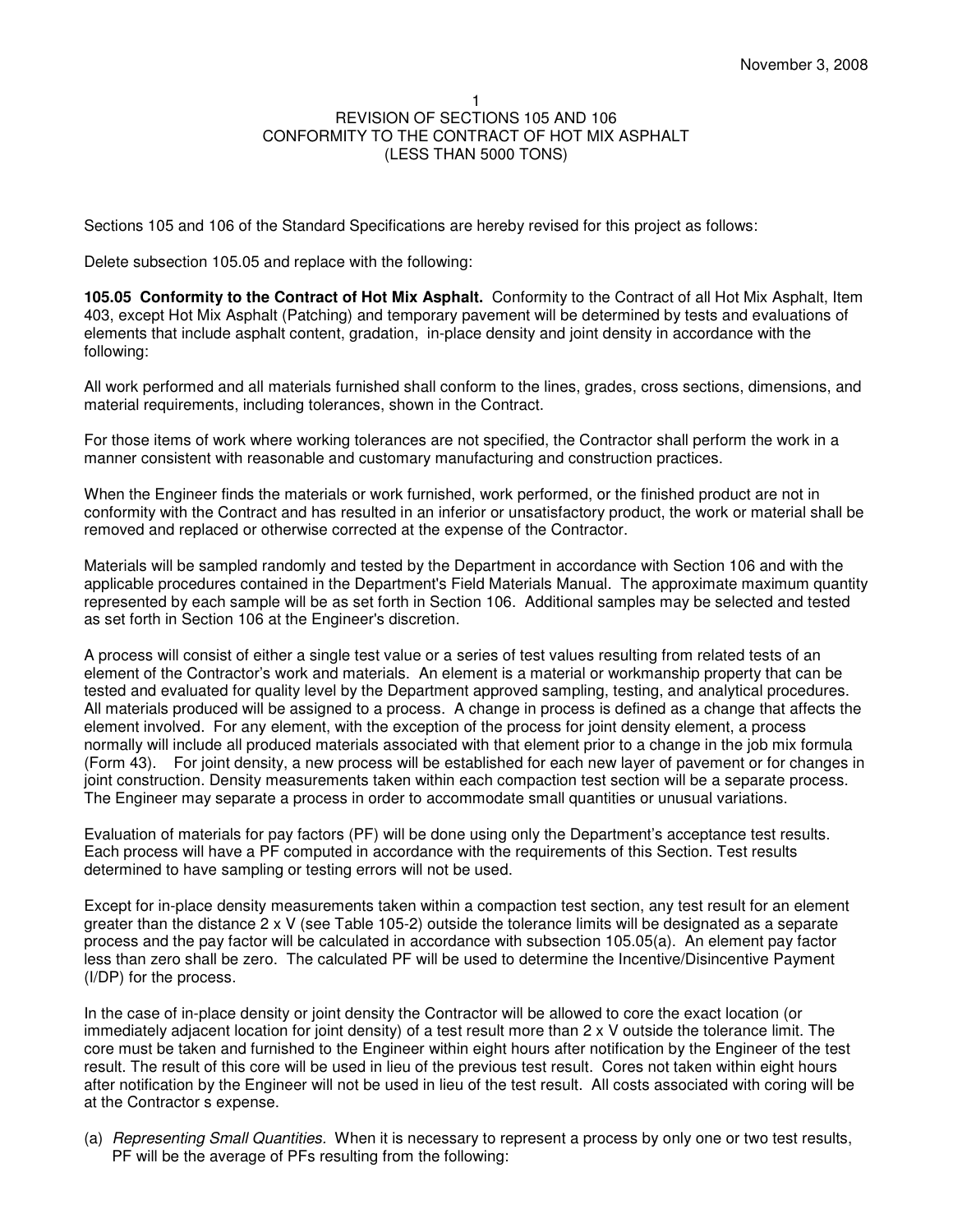### 2 REVISION OF SECTIONS 105 AND 106 CONFORMITY TO THE CONTRACT OF HOT MIX ASPHALT (LESS THAN 5000 TONS) If the test result is within the tolerance limits then  $PF = 1.00$

If the test result is above the maximum specified limit, then

 $\mathsf{PF} = 1.00 - [0.25(\mathsf{T}_{\bigcirc} \cdot \mathsf{T}_{\bigcup})/\mathsf{V}]$ 

If the test result is below the minimum specified limit, then

 $\mathsf{PF} = 1.00 - [0.25(\mathsf{T}_\mathsf{L} \cdot \mathsf{T}_\mathsf{O})/\mathsf{V}]$ 

Where:  $PF = pay factor$ .

 $V = V$  factor from Table 105-2.

 $T_{\Omega}$  = the individual test result.

 $T_U =$  upper specification limit.

 $T_L$  = lower specification limit.

The calculated PF will be used to determine the I/DP for the process.

- (b) Determining Quality Level. Each process with three or more test results will be evaluated for a quality level (QL) in accordance with Colorado Procedure 71.
- (c) Gradation Element. Each specified sieve, with the exception of 100 percent passing sieves, will be evaluated for QL separately. The lowest calculated QL for a sieve will be designated as the QL for gradation element for the process.
- (d) Joint Density Element. Joint Density will be tested according to subsection 401.17.
- (e) Process Pay Factor. Using the calculated QL for the process, compute PF as follows: The final number of random samples (Pn) in each process will determine the final pay factor. . As test values are accumulated for each process, Pn will change accordingly. When the process has been completed, the number of random samples it contains will determine the computation of PF, based on Table 105-3 and formula (1) below. When Pn is from 3 to 9, or greater than 200, PF will be computed using the formulas designated in Table 105- 3. Where Pn is equal to or greater than 10 and less than 201, PF will be computed by formula (1):

$$
(1) PF = \frac{(PF_1 + PF_2)}{2} + \left[ \frac{(PF_2 + PF_3)}{2} - \frac{(PF_1 + PF_2)}{2} \right] \times \frac{(Pn_2 - Pn_1)}{(Pn_2 - Pn_3)}
$$

Where, when referring to Table 105-3:

- $PF_1 =$ PF determined at the next lowest Pn formula using process QL
- $PF_{2}$ PF determined using the Pn formula shown for the process QL
- $PF_{3}$ = PF determined at the next highest Pn formula using process QL
- $Pn<sub>2</sub>=$ the lowest Pn in the spread of values listed for the process Pn formula
- $Pn_{3}$ = the lowest Pn in the spread of values listed for the next highest Pn formula
- $Pn_{x}$ the actual number of test values in the process

When evaluating the item of Furnish Hot mix asphalt, the PF for the element of In-Place Density shall be 1.0.

Regardless of QL, the maximum PF in relation to Pn is limited in accordance with Table 105-3.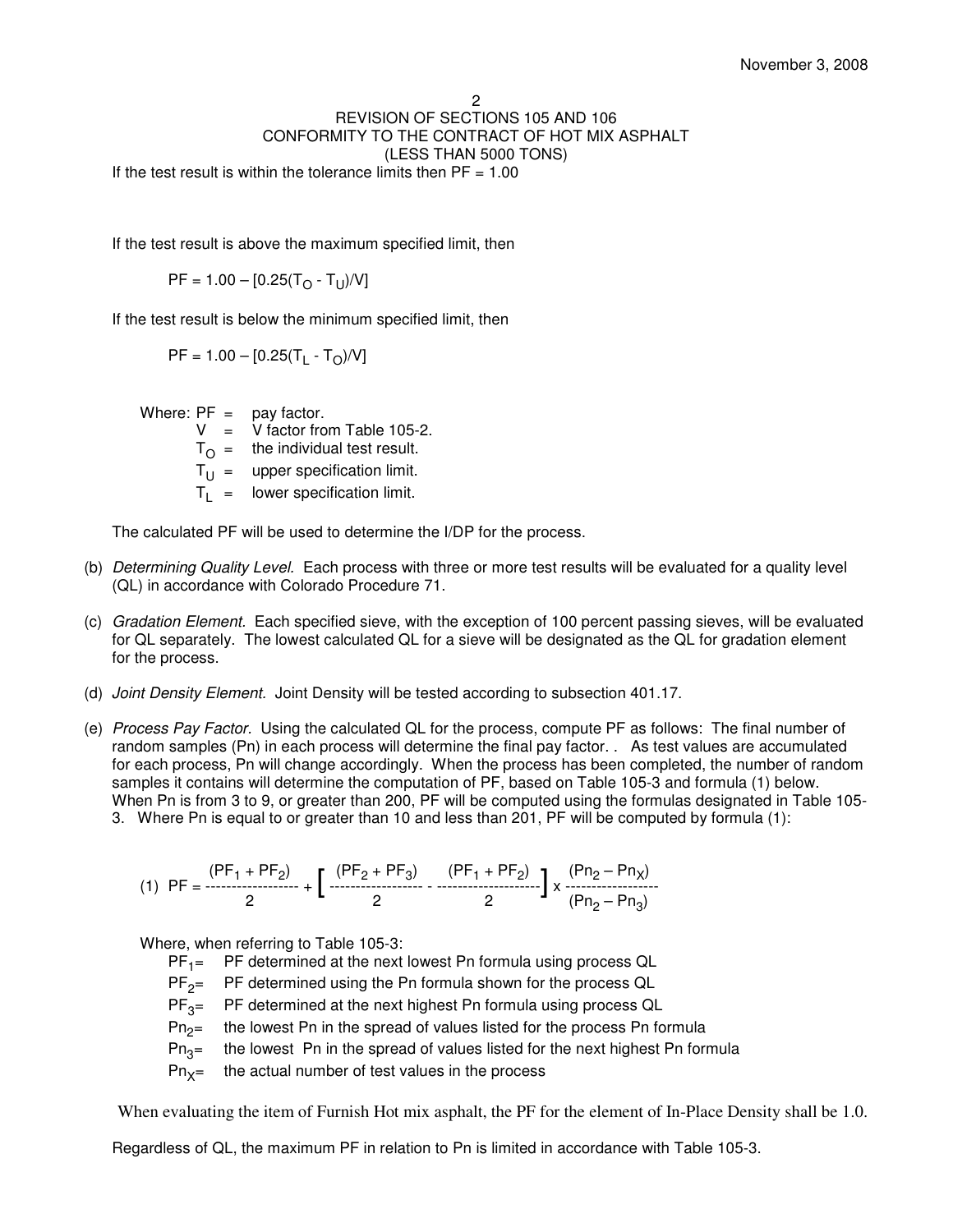As test results become available, they will be used to calculate accumulated QL and PF numbers for each process. The process I/DP's will then be calculated and accumulated for each element and for the item. The test results and the accumulated calculations will be made available to the Contractor upon request.

Numbers from the calculations will be carried to significant figures and rounded according to AASHTO Standard Recommended Practice R-11, Rounding Method.

- (f) Evaluation of Work. When the PF of a process is 0.75 or greater, the finished quantity of work represented by the process will be accepted at the appropriate pay factor. If the PF is less than 0.75, the Engineer may:
	- 1. Require complete removal and replacement with specification material at the Contractor's expense;

or

2. Where the finished product is found to be capable of performing the intended purpose and the value of the finished product is not affected, permit the Contractor to leave the material in place.

If the material is permitted to remain in place the PF for the process will not be greater than 0.75. When condition red, as described in Section 106, exists for any element, resolution and correction will be in accordance with Section 106. Material, which the Engineer determines is defective, may be isolated and rejected without regard to sampling sequence or location within a process.

If removal and replacement is required because the joint density PF for a process is below 0.75, the Contractor shall remove and replace the full lane width adjacent to and including at least 6 inches beyond the visible joint line for the entire length of joint representing the process. If the lane removed is adjacent to another joint, that joint shall also be removed to a point 6 inches beyond the visible joint line. When a single joint density core is more than 2V outside the tolerance limits, the removal and replacement limits shall be identified by coring the failing joint at 25 foot intervals until two successive cores are found to be 1V or less below the minimum tolerance limit. If removal and replacement is required, the Contractor shall submit documentation identifying the process to be used to correct the area in question in writing. The process will be approved by the Engineer before commencing the corrective work.

| , AVIVIIV I VII YANIVVU LLLIIILI<br><b>Hot Mix Asphalt</b> |                 |                 |  |  |  |
|------------------------------------------------------------|-----------------|-----------------|--|--|--|
| <b>Element</b>                                             | <b>V</b> Factor | <b>W</b> Factor |  |  |  |
| 2.36 mm (No. 8) mesh and larger sieves                     | 2.80            | N/A             |  |  |  |
| 600 µm (No. 30) mesh sieve                                 | 1.80            | N/A             |  |  |  |
| 75 µm (No. 200) mesh sieve                                 | 0.80            | N/A             |  |  |  |
| Gradation                                                  | N/A             | 15              |  |  |  |
| <b>Asphalt Content</b>                                     | 0.20            | 25              |  |  |  |
| In-place Density                                           | 1.10            | 45              |  |  |  |
| <b>Joint Density</b>                                       | 1.60            | 15              |  |  |  |

|  |  | Table 105-2 |                                          |
|--|--|-------------|------------------------------------------|
|  |  |             | "W" AND "V" FACTORS FOR VARIOUS ELEMENTS |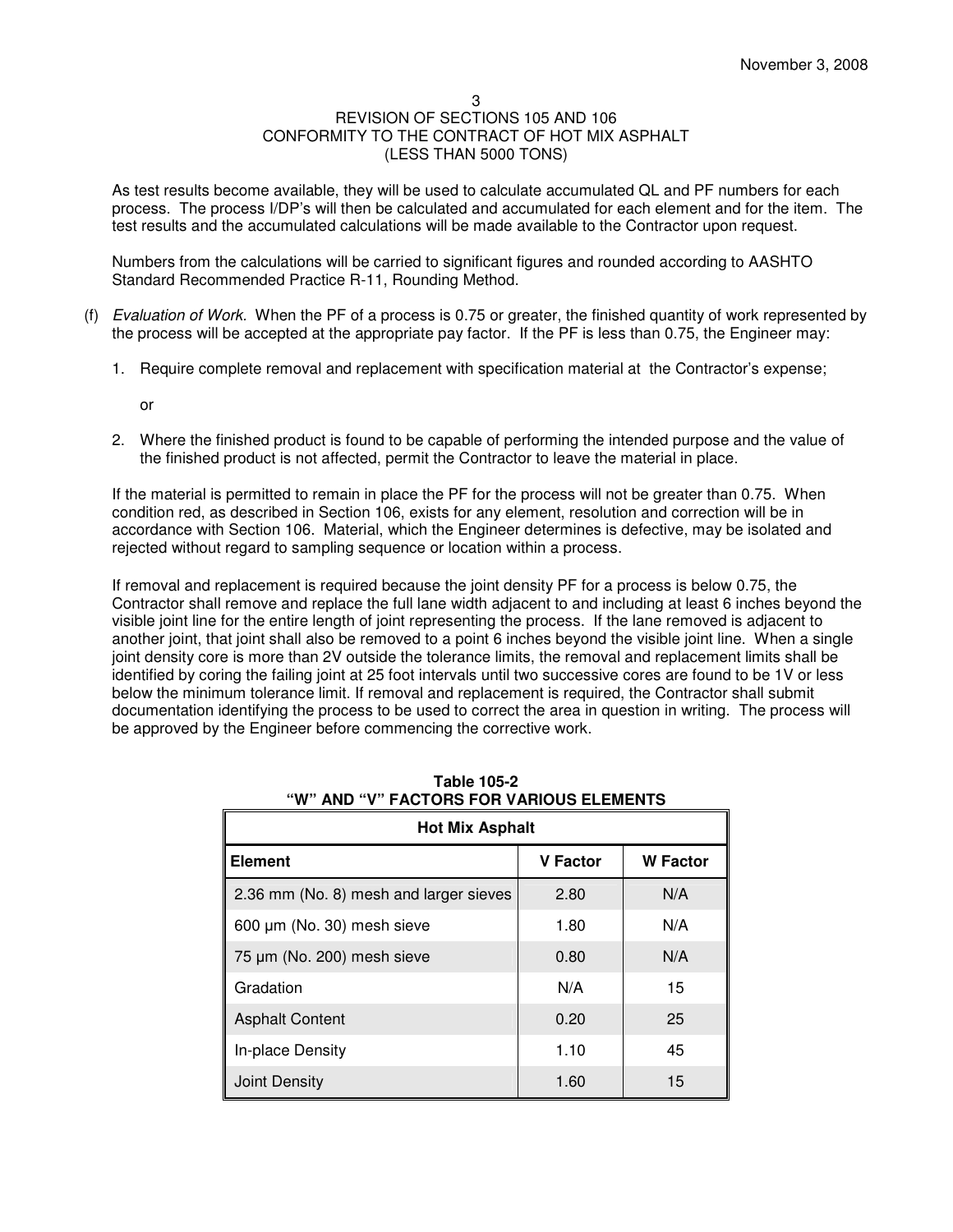4

# REVISION OF SECTIONS 105 AND 106 CONFORMITY TO THE CONTRACT OF HOT MIX ASPHALT (LESS THAN 5000 TONS)

| <b>Table 105-3</b><br><b>FORMULAS FOR CALCULATING PF BASED ON PN</b> |                                                                                                                                                                          |                   |  |  |
|----------------------------------------------------------------------|--------------------------------------------------------------------------------------------------------------------------------------------------------------------------|-------------------|--|--|
| Pn                                                                   | When Pn as shown at left is 3 to 9, or greater than 200, use<br>designated formula below to calculate Pay Factor, PF = ,<br>when Pn is 10 to 200, use formula (1) above: | <b>Maximum PF</b> |  |  |
| 3                                                                    | $0.31177 + 1.57878$ (QL/100) - 0.84862 (QL/100) <sup>2</sup>                                                                                                             | 1.025             |  |  |
| 4                                                                    | $0.27890 + 1.51471$ (QL/100) - 0.73553 (QL/100) <sup>2</sup>                                                                                                             | 1.030             |  |  |
| 5                                                                    | $0.25529 + 1.48268$ (QL/100) - 0.67759 (QL/100) <sup>2</sup>                                                                                                             | 1.030             |  |  |
| 6                                                                    | $0.19468 + 1.56729$ (QL/100) - 0.70239 (QL/100) <sup>2</sup>                                                                                                             | 1.035             |  |  |
| $\overline{7}$                                                       | $0.16709 + 1.58245$ (QL/100) - 0.68705 (QL/100) <sup>2</sup>                                                                                                             | 1.035             |  |  |
| 8                                                                    | $0.16394 + 1.55070$ (QL/100) - 0.65270 (QL/100) <sup>2</sup>                                                                                                             | 1.040             |  |  |
| 9                                                                    | $0.11412 + 1.63532$ (QL/100) - 0.68786 (QL/100) <sup>2</sup>                                                                                                             | 1.040             |  |  |
| 10 to 11                                                             | $0.15344 + 1.50104$ (QL/100) - 0.58896 (QL/100) <sup>2</sup>                                                                                                             | 1.045             |  |  |
| 12 to 14                                                             | $0.07278 + 1.64285$ (QL/100) - 0.65033 (QL/100) <sup>2</sup>                                                                                                             | 1.045             |  |  |
| 15 to 18                                                             | $0.07826 + 1.55649$ (QL/100) - 0.56616 (QL/100) <sup>2</sup>                                                                                                             | 1.050             |  |  |
| 19 to 25                                                             | $0.09907 + 1.43088$ (QL/100) - 0.45550 (QL/100) <sup>2</sup>                                                                                                             | 1.050             |  |  |
| 26 to 37                                                             | $0.07373 + 1.41851$ (QL/100) - 0.41777 (QL/100) <sup>2</sup>                                                                                                             | 1.055             |  |  |
| 38 to 69                                                             | $0.10586 + 1.26473$ (QL/100) - 0.29660 (QL/100) <sup>2</sup>                                                                                                             | 1.055             |  |  |
| 70 to 200                                                            | $0.21611 + 0.86111$ (QL/100)                                                                                                                                             | 1.060             |  |  |
| $\geq 201$                                                           | $0.15221 + 0.92171$ (QL/100)                                                                                                                                             | 1.060             |  |  |

(g) Process I/DP Computation.

 $I/DP = (PF - 1)(QR)(UP)(W/100)$ 

| Where: | I/DP<br>PF.<br><b>QR</b><br>UP | = Incentive/Disincentive Payment<br>$=$ Pav Factor<br>$=$ Quantity in Tons of HMA Represented by the Process<br>$=$ Unit Bid Price of Asphalt Mix |
|--------|--------------------------------|---------------------------------------------------------------------------------------------------------------------------------------------------|
|        | w                              | $=$ Element Factor from Table 105-2                                                                                                               |

When AC is paid for separately UP shall be:

 $UP = [(Ton<sub>HMA</sub>)(UP<sub>HMA</sub>) + (Ton<sub>AC</sub>)(UP<sub>AC</sub>)]/Ton<sub>HMA</sub>]$ 

| Where: | <b>Ton<sub>HMA</sub></b>     | $=$ Tons of Asphalt Mix           |
|--------|------------------------------|-----------------------------------|
|        | UP <sub>HMA</sub>            | $=$ Unit Bid Price of Asphalt Mix |
|        | $\mathsf{Ton}_{\mathsf{AC}}$ | = Tons of Asphalt Cement          |
|        | $UP_{AC}$<br>$=$ $-$         | Unit Bid Price of Asphalt Cement  |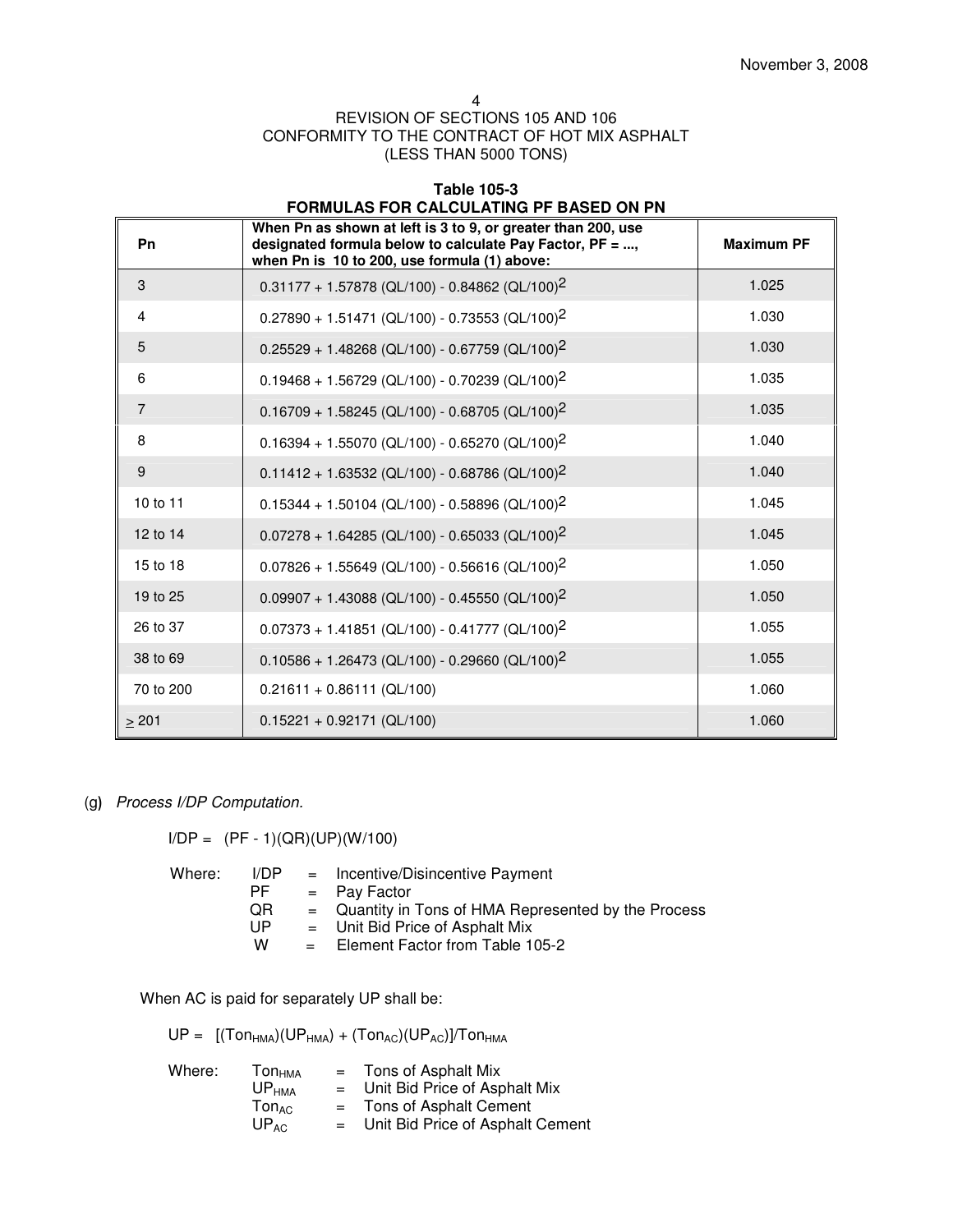For the joint density element:

 $UP = UP_{HMA}$ 

Where:  $UP_{HMA}$  is as defined above.

When AC is paid for separately UP shall be:

 $UP = [(B Ton<sub>HMA</sub>)(BUP<sub>HMA</sub>) + (B Ton<sub>AC</sub>)(BUP<sub>AC</sub>)]/BTon<sub>HMA</sub>$ 

| Where: | <b>BTon</b> <sub>HMA</sub>     | $=$ | <b>Bid Tons of Asphalt Mix</b>    |
|--------|--------------------------------|-----|-----------------------------------|
|        | BUP <sub>HMA</sub>             | $=$ | Unit Bid Price of Asphalt Mix     |
|        | $\mathsf{B Ton}_{\mathsf{AC}}$ | $=$ | <b>Bid Tons of Asphalt Cement</b> |
|        | $BUP_{AC}$                     | $=$ | Unit Bid Price of Asphalt Cement  |

- (h) Element I/DP. The I/DP for an element shall be computed by accumulating the process I/DP's for that element.
- (i)I/DP for a Mix Design. The I/DP for a mix design shall be computed by accumulating the individual I/DP's for the asphalt content, in-place density, and gradation elements for that mix design. The accumulated quantities of materials for each element must be the same at the end of I/DP calculations for a mix design.
- (j)Project I/DP. The I/DP for the project shall be computed by accumulating the mix design I/DP's and the joint density I/DP's. The accumulated quantities of materials for each element must be the same at the end of I/DP calculations for the project.

Delete subsection 106.05 and replace with the following:

**106.05 Sampling and Testing of Hot Mix Asphalt.** All hot mix asphalt, Item 403, except Hot Mix Asphalt (Patching) and temporary pavement shall be tested in accordance with the following program of process control testing and acceptance testing:

The Contract will specify whether process control testing by the Contractor is mandatory or voluntary.

- (a) Process Control Testing.
	- 1. Mandatory Process Control. When process control testing is mandatory the Contractor shall be responsible for process control testing on all elements and at the frequency listed in Table 106-1. Process control testing shall be performed at the expense of the Contractor.

After completion of compaction, in-place density tests for process control shall be taken at the frequency shown in Table 106-1. The results shall be reported in writing to the Engineer on a daily basis. Daily plots of the test results with tonnage represented shall be made on a chart convenient for viewing by the Engineer. All of the testing equipment used for in-place density testing shall conform to the requirements of acceptance testing standards, except nuclear testing devices need not be calibrated on the Department's calibration blocks.

For elements other than in-place density, results from quality control tests need not be plotted, or routinely reported to the Engineer. This does not relieve the Contractor from the responsibility of performing such testing along with appropriate plant monitoring as necessary to assure that produced material conforms to the applicable specifications. Quality control test data shall be made available to the Engineer upon request.

2. Voluntary Process Control. The Contractor may conduct process control testing. Process control testing is not required, but is recommended on the elements and at the frequency listed in Table 106-1.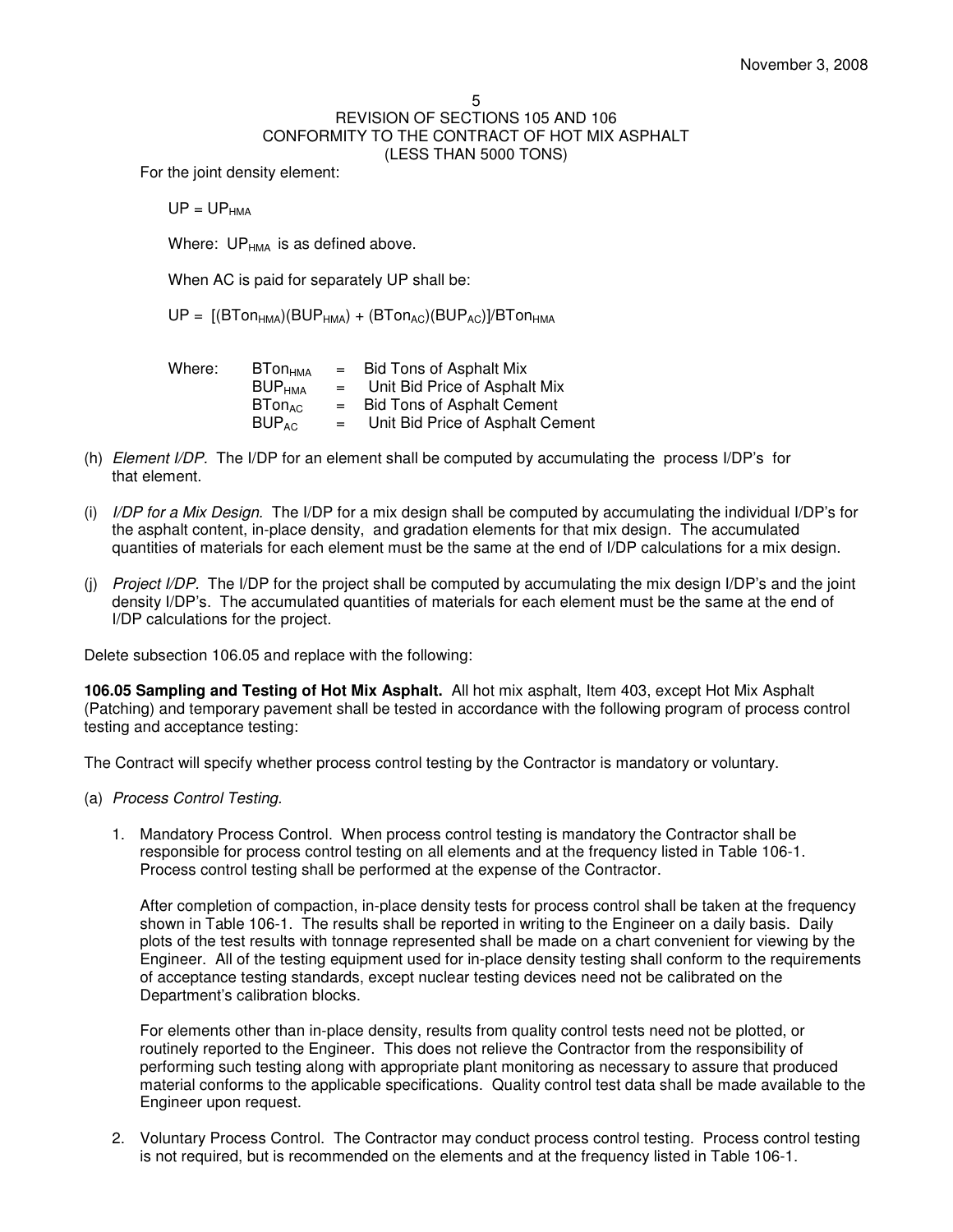All of the testing equipment used for in-place density testing shall conform to the requirements of acceptance testing standards, except nuclear testing devices need not be calibrated on the Department's calibration blocks.

(b) Acceptance Testing. Acceptance testing is the responsibility of the Department. For acceptance testing the Department will determine the locations where samples or measurements are to be taken and as designated in Section 403. The maximum quantity of material represented by each test result, the elements, the frequency of testing and the minimum number of test results will be in accordance with Table 106-1. The location or time of sampling will be based on the stratified random procedure as described in CP 75. Acceptance sampling and testing procedures will be in accordance with the Schedule for Minimum Materials Sampling, Testing and Inspection in the Department's Field Materials Manual. Samples for project acceptance testing shall be taken by the Contractor in accordance with the designated method. The samples shall be taken in the presence of the Engineer. Where appropriate, the Contractor shall reduce each sample to the size designated by the Engineer. The Contractor may retain a split of the each sample which cannot be included as part of the Contractor's process control testing. All materials being used are subject to inspection and testing at any time prior to or during incorporation into the work.

| <b>Element</b>                                  | <b>Process Control</b>                             | Acceptance                        |
|-------------------------------------------------|----------------------------------------------------|-----------------------------------|
|                                                 |                                                    |                                   |
| <b>Asphalt Content</b>                          | $1/500$ tons                                       | $1/1000$ tons                     |
| Theoretical<br>Maximum Specific<br>Gravity      | 1.1000 tons, minimum<br>$1$ /day                   | 1/1000 tons, minimum 1/day        |
| Gradation                                       | 1/Day                                              | $1/2000$ tons                     |
| In-Place Density                                | $1/500$ tons                                       | $1/500$ tons                      |
| Joint Density                                   | 1 core/2500 linear feet of<br>joint                | 1 core /5000 linear feet of joint |
| Aggregate<br>Percent<br>Moisture <sup>(3)</sup> | $1/2000$ tons or $1/Day$ if<br>less than 2000 tons | 1/2000 tons                       |
| Percent Lime <sup>(3)(4)</sup>                  | 1/Day                                              | Not applicable                    |

| Table 106-1                                      |
|--------------------------------------------------|
| <b>SCHEDULE FOR MINIMUM SAMPLING AND TESTING</b> |

Notes:

- (1) The minimum number of in-place density tests for acceptance will be 5.
- (2) Process control tests for gradation are not required if less than 250 tons are placed in a day. The minimum number of process control tests for gradation shall be one test for each 1000 tons or fraction thereof.
- (3) Not to be used for incentive/disincentive pay. Test according to CP 60B and report results from Form 106 or Form 565 on Form 6.
- (4) Verified per Contractor's QC Plan.